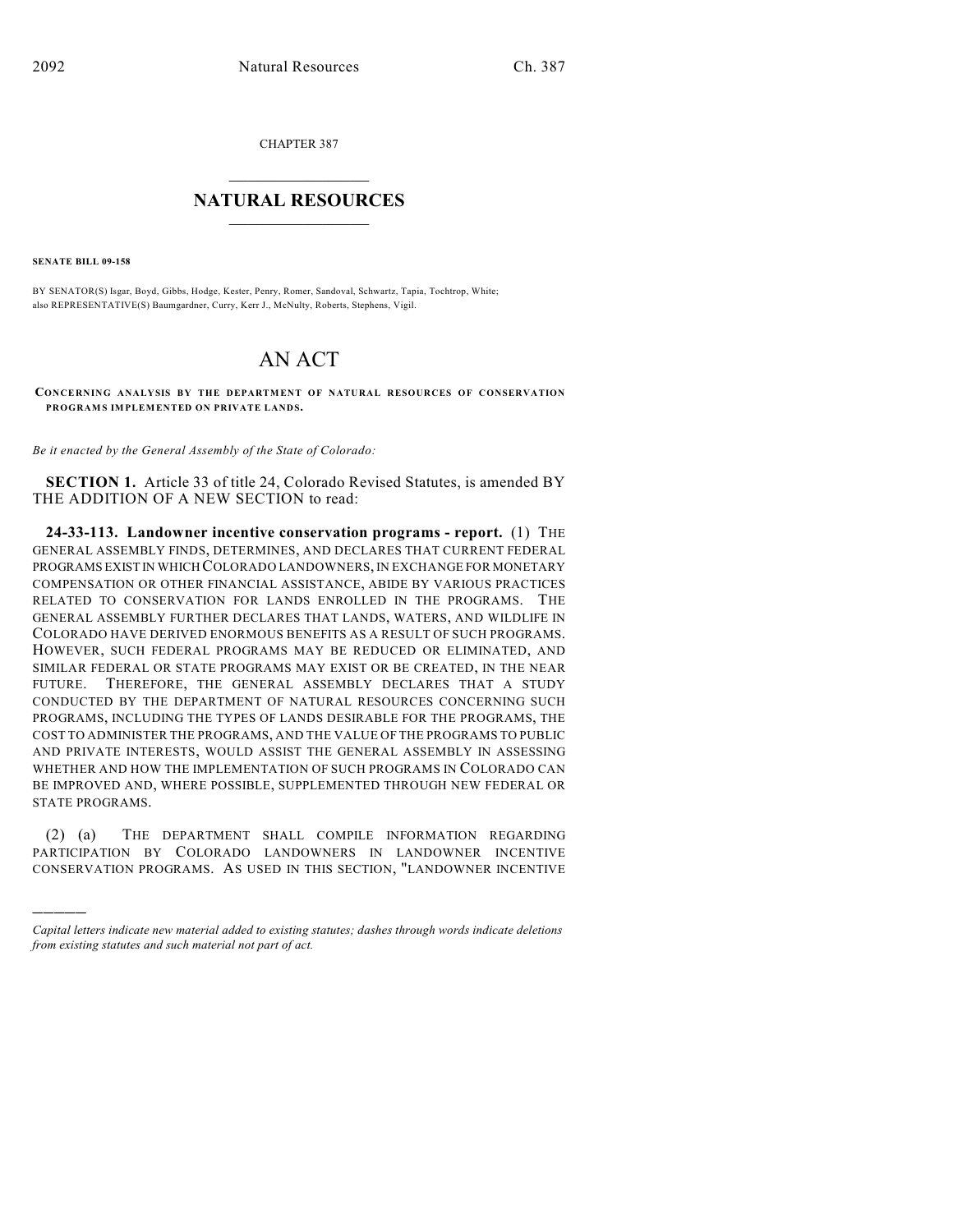## Ch. 387 Natural Resources 2093

CONSERVATION PROGRAM", ALSO REFERRED TO IN THIS SECTION AS A "PROGRAM", MEANS ANY FEDERAL OR STATE PROGRAM THAT PROVIDES MONETARY COMPENSATION TO LANDOWNERS WHO AGREE TO SET ASIDE LANDS OR APPLY LAND MANAGEMENT STRATEGIES OR CONSERVATION PRACTICES TO LANDS ENROLLED IN THE PROGRAM. A PROGRAM MAY ALSO DIRECTLY OR INCIDENTALLY PROTECT, ENHANCE, OR OTHERWISE PROVIDE BENEFITS TO THE ENVIRONMENT, WILDLIFE, OR WILDLIFE HABITAT. IN GATHERING INFORMATION PURSUANT TO THIS PARAGRAPH (a), THE DEPARTMENT SHALL REVIEW ANY FEDERAL OR STATE PROGRAMS THAT CURRENTLY EXIST OR ARE CREATED PRIOR TO FEBRUARY 1, 2010. THE INFORMATION GATHERED BY THE DEPARTMENT SHALL INCLUDE DATA REGARDING THE AMOUNT AND TYPES OF COLORADO LANDS ENROLLED IN A PROGRAM, METHODS AND COSTS TO ADMINISTER THE PROGRAMS, AND THE BENEFITS TO LANDS, THE ENVIRONMENT, OR WILDLIFE REALIZED THROUGH THE PROGRAMS.

(b) THE DEPARTMENT SHALL STUDY THE INFORMATION OBTAINED PURSUANT TO PARAGRAPH (a) OF THIS SUBSECTION (2) IN ORDER TO ASSESS THE FEASIBILITY OF ADMINISTERING SUCH A PROGRAM IN COLORADO IF THE FEDERAL PROGRAMS ARE ELIMINATED OR REDUCED. IN ASSEMBLING THIS INFORMATION, THE DEPARTMENT SHALL CONSULT WITH ANY POTENTIALLY AFFECTED GROUPS OR ENTITIES, INCLUDING:

(I) FEDERAL AGENCIES THAT ADMINISTER PROGRAMS;

(II) ANY POTENTIALLY AFFECTED STATE AGENCIES;

(III) LANDOWNERS OR ENTITIES REPRESENTING LANDOWNER INTERESTS;

(IV) GROUPS ORGANIZED FOR THE PURPOSE OF WILDLIFE CONSERVATION; AND

(V) THE AGRICULTURE INDUSTRY TASK FORCE CREATED PURSUANT TO SECTION 35-1-107 (8), C.R.S.

(c) THE DATA COMPILATION AND STUDY EFFORTS REQUIRED BY THIS SUBSECTION (2) SHALL BE FUNDED WITH MONEYS APPROPRIATED TO THE DEPARTMENT FROM THE OPERATION AND MAINTENANCE ACCOUNT OF THE SPECIES CONSERVATION TRUST FUND CREATED IN SECTION 24-33-111 (2) FOR THE FISCAL YEAR BEGINNING JULY 1, 2009.

(3) ON OR BEFORE FEBRUARY 1, 2010, THE DEPARTMENT SHALL REPORT TO THE HOUSE OF REPRESENTATIVES COMMITTEE ON AGRICULTURE, LIVESTOCK, AND NATURAL RESOURCES AND THE SENATE COMMITTEE ON AGRICULTURE AND NATURAL RESOURCES, OR THEIR SUCCESSOR COMMITTEES, REGARDING THE FEASIBILITY OF ADMINISTERING A LANDOWNER INCENTIVE CONSERVATION PROGRAM IN COLORADO. IF POSSIBLE, SUCH REPORT SHALL BE MADE AT THE SAME TIME AS THE REPORT DESCRIBED IN SECTION 24-33-111 $(3)$  $(a)$ .

(4) INFORMATION GATHERED BY THE DEPARTMENT PURSUANT TO THIS SECTION THAT ALLOWS ANY COLORADO LANDOWNER OR LAND TO BE SPECIFICALLY IDENTIFIED SHALL BE EXEMPT FROM INSPECTION PURSUANT TO SECTION 24-72-204 (3) (a) (XXI), PROVIDED, HOWEVER, THAT SUMMARY OR AGGREGATE DATA THAT DOES NOT SPECIFICALLY IDENTIFY INDIVIDUAL LANDOWNERS OR SPECIFIC PARCELS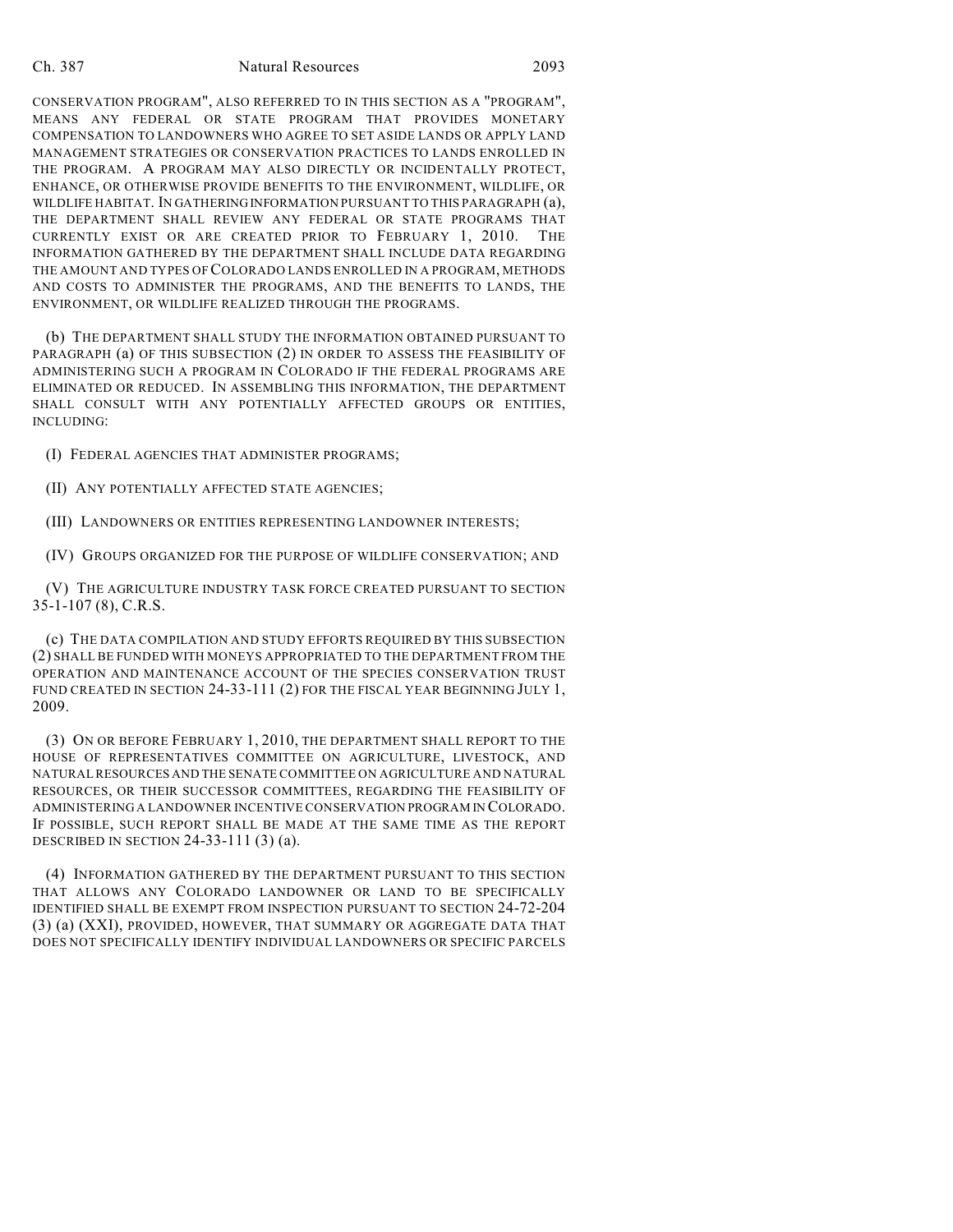OF LAND SHALL NOT BE SUBJECT TO SUCH EXEMPTION.

**SECTION 2.** 35-1-107, Colorado Revised Statutes, is amended BY THE ADDITION OF A NEW SUBSECTION to read:

**35-1-107. Commissioner of agriculture - report - publications - deputy commissioner - repeal.** (8) (a) THE COMMISSIONER SHALL ORGANIZE A TASK FORCE FOR THE PURPOSE OF CONSULTING WITH THE DEPARTMENT OF NATURAL RESOURCES REGARDING LANDOWNER INCENTIVE CONSERVATION PROGRAMS PURSUANT TO SECTION 24-33-113, C.R.S. THE SIZE AND COMPOSITION OF THE TASK FORCE SHALL BE WITHIN THE DISCRETION OF THE COMMISSIONER, WHO SHALL APPOINT PERSONS REPRESENTATIVE OF AGRICULTURAL INTERESTS IN THE STATE. THE TASK FORCE SHALL BE CREATED AS SOON AS POSSIBLE, AND NO LATER THAN OCTOBER 1, 2009. THE TASK FORCE SHALL MEET AT LEAST ONCE WITH THE DEPARTMENT OF NATURAL RESOURCES IN ORDER TO PROVIDE INPUT REGARDING HOW A STATE-ADMINISTERED LANDOWNER INCENTIVE CONSERVATION PROGRAM WOULD AFFECT AGRICULTURE IN COLORADO. ANY SUCH CONSULTATIVE MEETINGS SHALL OCCUR PRIOR TO THE REPORT REQUIRED BY SECTION 24-33-113 (3), C.R.S.

(b) THIS SUBSECTION (8) IS REPEALED, EFFECTIVE FEBRUARY 1, 2010.

**SECTION 3.** 24-72-204 (3) (a), Colorado Revised Statutes, is amended BY THE ADDITION OF A NEW SUBPARAGRAPH to read:

**24-72-204. Allowance or denial of inspection - grounds - procedure - appeal - definitions.** (3) (a) The custodian shall deny the right of inspection of the following records, unless otherwise provided by law; except that any of the following records, other than letters of reference concerning employment, licensing, or issuance of permits, shall be available to the person in interest under this subsection (3):

(XXI) ALL RECORDS, INCLUDING, BUT NOT LIMITED TO, ANALYSES AND MAPS, COMPILED OR MAINTAINED PURSUANT TO STATUTE OR RULE BY THE DEPARTMENT OF NATURAL RESOURCES OR ITS DIVISIONS THAT ARE BASED ON INFORMATION RELATED TO PRIVATE LANDS AND IDENTIFY OR ALLOW TO BE IDENTIFIED ANY SPECIFIC COLORADO LANDOWNERS OR LANDS; EXCEPT THAT SUMMARY OR AGGREGATED DATA THAT DO NOT SPECIFICALLY IDENTIFY INDIVIDUAL LANDOWNERS OR SPECIFIC PARCELS OF LAND SHALL NOT BE SUBJECT TO THIS SUBPARAGRAPH (XXI).

**SECTION 4. Appropriation.** In addition to any other appropriation, there is hereby appropriated, out of any moneys in the operation and maintenance account of the species conservation trust fund created in section 24-33-111 (2) (a) (I), Colorado Revised Statutes, not otherwise appropriated, to the department of natural resources, executive director's office, for personal services, for the fiscal year beginning July 1, 2009, the sum of fifty thousand dollars (\$50,000), or so much thereof as may be necessary, for the implementation of this act.

**SECTION 5. Act subject to petition - effective date.** (1) Except as otherwise provided in subsection (2), this act shall take effect at 12:01 a.m. on the day following the expiration of the ninety-day period after final adjournment of the